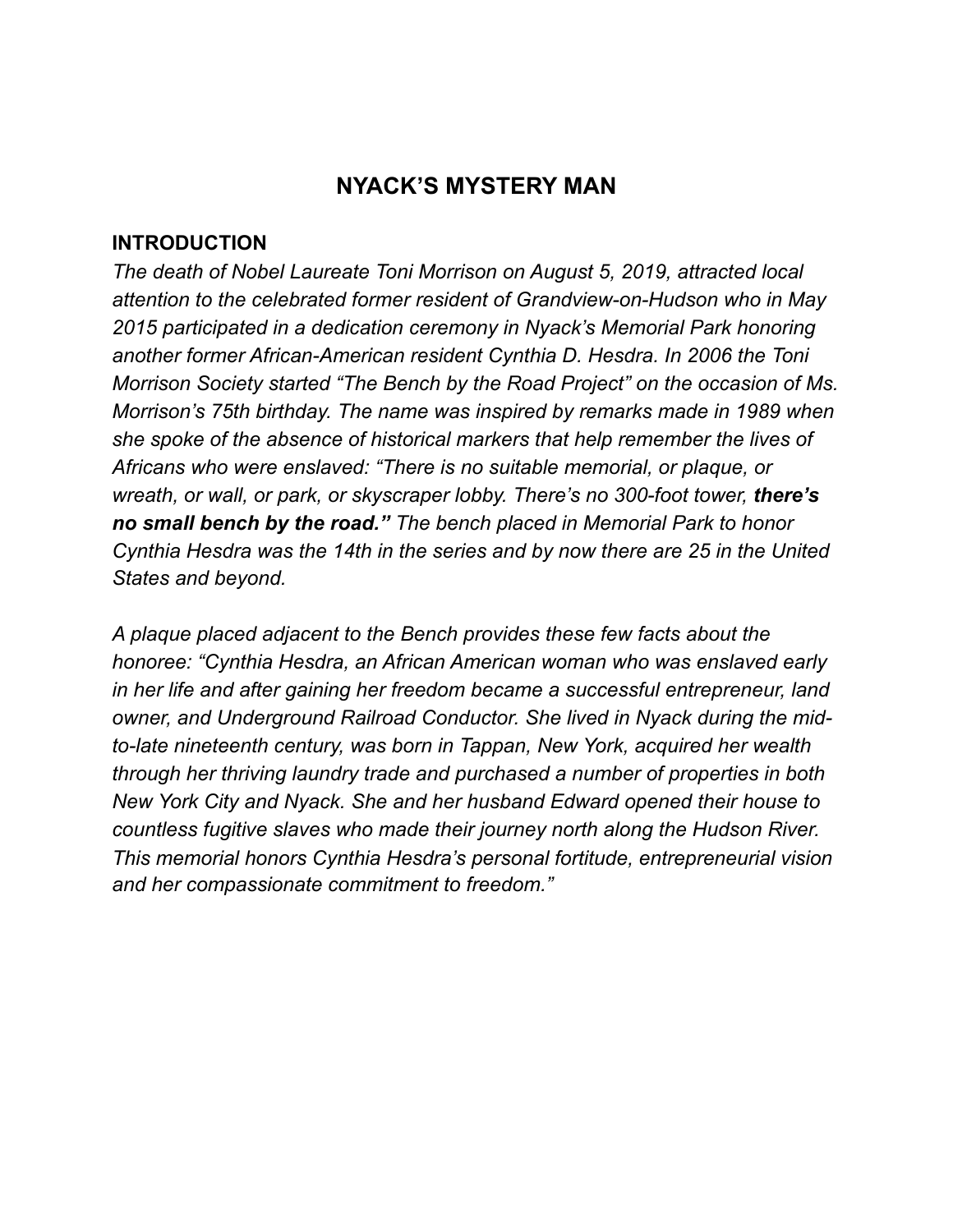## **"THE BENCH BY THE ROAD" IN NYACK**



*It's remarkable that this brief description is virtually all that's known about Cynthia Hesdra although when she died in 1879 she was thought to be one of Rockland County's wealthiest citizens - white or black- her estate valued at about \$100,000, equivalent in today's currency to about \$2,500,000! No books or articles were written about the Hesdras, Rockland County historians seemed uninterested in them and there were no contemporary descriptions of their personalities. The sole exceptions were newspaper accounts concerning the contesting of their wills that played out over some two decades and attracted national attention. But when newspapers become primary historIcal sources their accuracy is a legitimate concern and very likely some descriptions of the Hesdra family narrative were flawed or unbalanced.*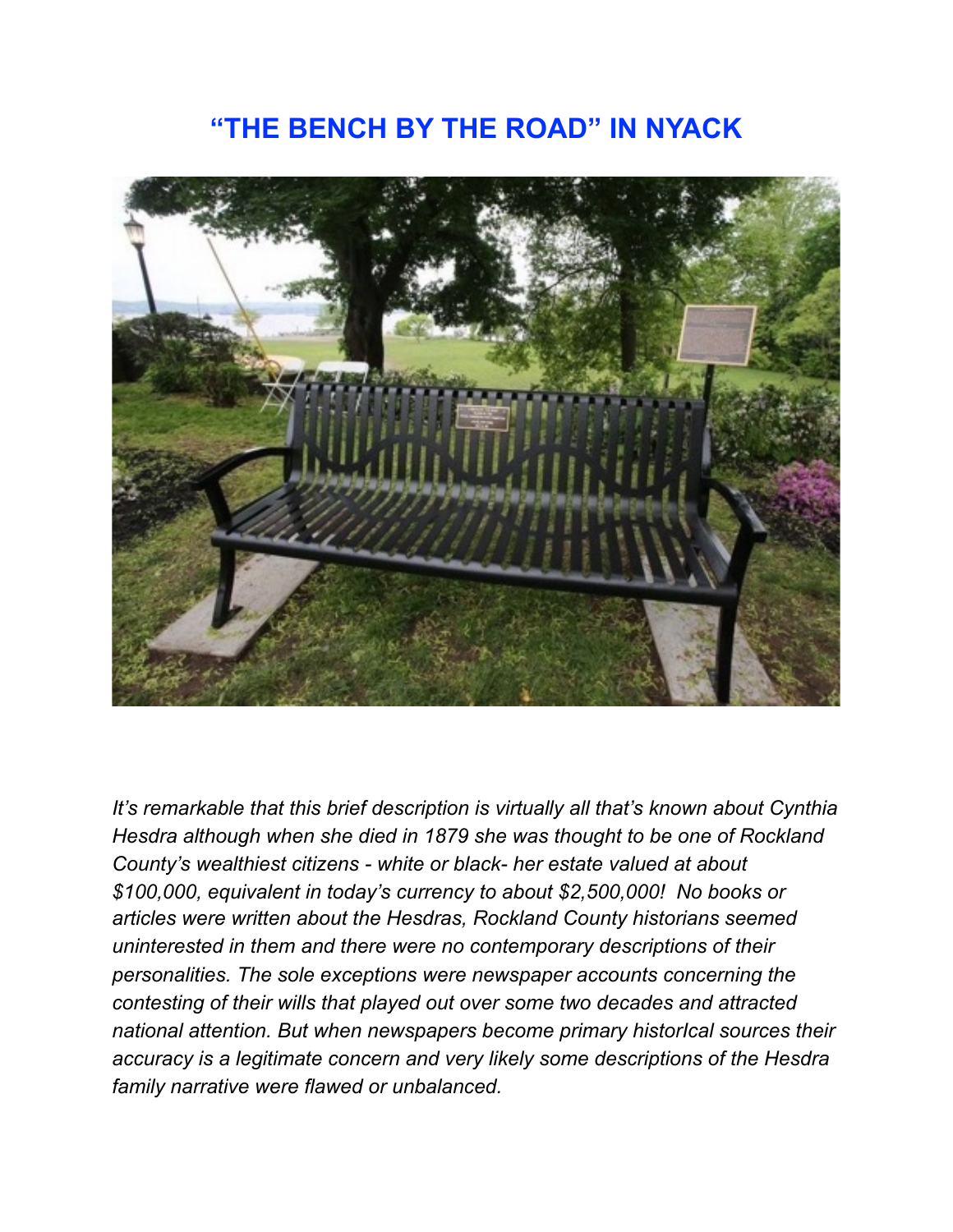*In her book "The Ex-Slave's Fortune" (2008) Dr. Lori Martin acknowledged that much of the biographic content therein concerning the Hesdras had to be "inferred" or extrapolated from general historical sources. Cynthia and Edward had no children and neither they or friends or relatives wrote memoirs. Details about how and when Cynthia became enslaved in Virginia remain unknown and as for her involvement with the Underground Railroad, of course it was cloaked in secrecy and some historians have been skeptical about how active the Hesdras were in the covert activities.* 

*If details about Cynthia's implausible life are frustratingly scant, even less is known about her husband Edward. Indeed, no benches celebrate his life. Was he a less successful entrepreneur than his wife? Was he equally engaged in assisting escaped slaves as Cynthia? Was he a scoundrel who forged his wife's will in order to be the sole beneficiary? One newspaper account described him as a "free Hebrew mulatto [who] identified as negro… but in religion was a Jew." Another reported, "He was a believer in the Jewish faith and belonged to a Jewish society at Nyack." The focus of this essay will be upon Edward Hesdra's roots, his business acumen and his connection to Jewish institutions, but first a little more about his wife of some four decades.* 

**CYNTHIA** was born in Tappan in 1808. Her father John Moore was a freed man described in one newspaper account as "a half breed Indian" (his father Native American, his mother African-American.) She grew up in Piermont's Mine Hole district - except then the village still was called Tappan Landing - where during the 19th century a black community lived along Sparkill Creek. Nearby was a small community of freed slaves in Skunk Hollow, Palisades where for nearly three decades the pastor of their "Swamp Church" was the charismatic preacher "Uncle Billy" Thompson.

Cynthia's father John Moore owned and operated several businesses, including a saw and grist mill on Sparkill Creek, known to the locals as "Moore's Mill."\* The *New York Times* (Dec. 15, 1887) recalled, "In his day [John Moore] ranked with the wealthy and influential men of that section. In intelligence and education he was far in advance of the whites by whom he was surrounded." Little is known about Cynthia 's mother Jane other than that she probably was Baptist and in early life had been a slave.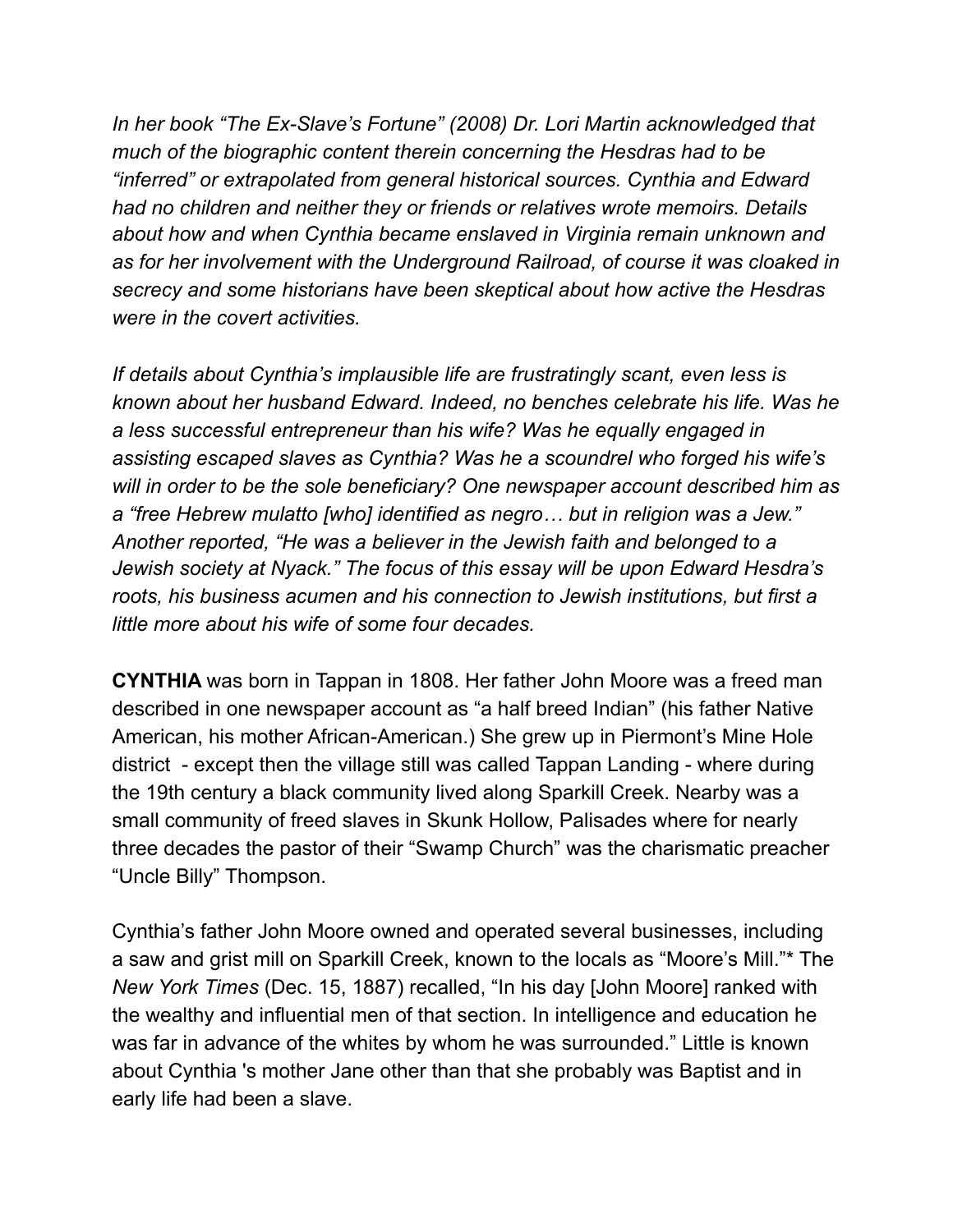When Cynthia was born in New York State in 1808, emancipation laws already were in place and children with one free parent were considered born free. It's been suggested that she may have been kidnapped and brought to Virginia where her legal status would have been different.

 \*John Moore probably was born in 1766 and came to Piermont from Franklin Township in New Jersey in the early 19th century. He was a mill wheel maker by trade and wheels he designed were said to have produced blankets for soldiers fighting in the Civil War. Listed in Orangetown's assessment book as early as 1807, he sold his holdings along the creek to his neighbor William Ferdon for \$6,000 in 1815. At ten persons in the census of 1810 (when Cynthia was two years old), John Moore's family was the largest black household in the county. He was described as "an intelligent and upright man" and local historian Carl Nordstrom suggested that his removal from the scene [in Piermont] was "a real loss because he clearly was a person who could have provided capable leadership for the black people of Rockland had he stayed around." (Nordstorm, p. 288)

In 1832 Cynthia Moore met and married Edward Hesdra in Virginia. According to some accounts he purchased her freedom and then they fled north and settled on Amity Street in Brooklyn. A newspaper ad described Edward's business as a "cabinet, chair and sofa warehouse." Cynthia ran a laundry and soon owned several properties. Perhaps she'd inherited her entrepreneurial skill from her father and an article written a decade after her death recalled her as "An industrious, saving and money-getting woman who in addition to her laundry trade, carried on a quiet money lending business among her neighbors and rapidly grew rich. Finally tiring of the city, she removed to Nyack where she also established a laundry and skillfully retained her city trade." (*New York Times.*  June 8, 1890.)

During many years in Nyack, the Hesdras were among the county's most successful business people and wealthiest citizens, black or white, and were involved as "stationmasters" on the Underground Railroad. Edward owned three houses on Main Street and Cynthia five. According to historian Carl Nordstrom, "Edward Hesdra did, to his credit, organize an underground railroad station at Nyack, but otherwise he and Cynthia took little part in village affairs" (*Nyack Black & White*, p. 106.) A history marker at Main Street and Route 9W (Highland Avenue) now stands on the place where their house once stood that may have served as a station for escaping slaves on "The Freedom Trail." Cynthia's name isn't mentioned on that marker - only "the family of Edward Hesdra."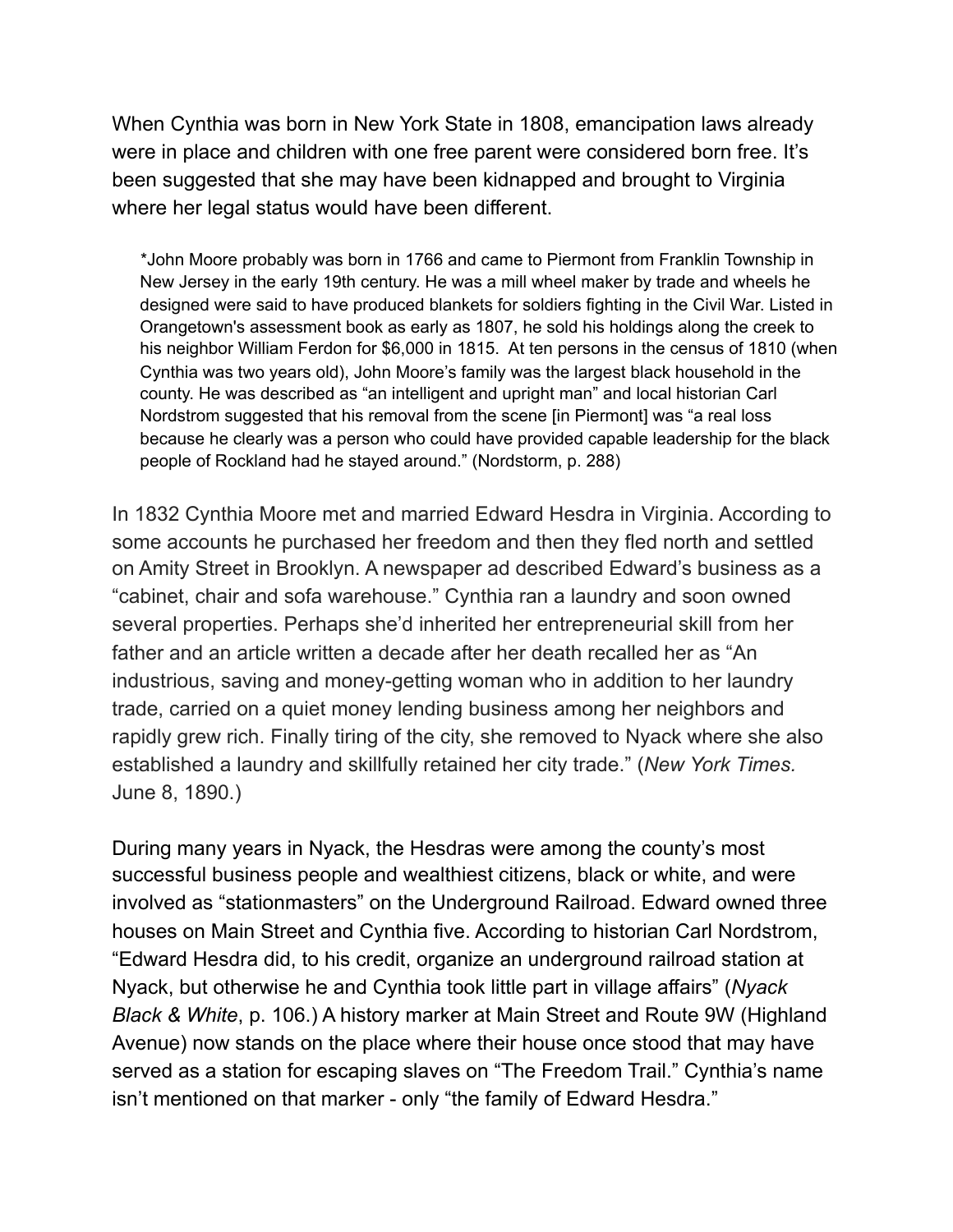The tale of the uneducated and brilliant washerwoman who accumulated a fortune made compelling reading - and still does - but what remains unclear is the extent to which her husband contributed to the family's success. There may have been practical reasons why much of their property was listed in Cynthia's name and defamatory testimony against him by those with vested interests is unconvincing. Who really was Edward Hesdra and has he been fairly treated by history?

**EDWARD** was born in Port-au-Prince Haiti in 1811. No doubt his ancestors were Sephardic Jews who were expelled from the Iberian peninsula during the Inquisition and migrated to southwestern France. The family surname may have been derived from a small community of Esdra (or Esra) near Bordeaux when Napoleon Bonaparte required Jews to take surnames in 1812. Richard Levine of Mahwah, a self-described "amateur historian," was generous in sharing information with me that he uncovered in 2014 while assiduously tracking the Hesdra family's roots and collecting obscure records.

Edward's father Leon Hesdra seems to have been born in Bordeaux around 1764 and may have served as an officer in Napolean's army. Spain and France had competing claims on the island of Hispaniola and eventually the western portion of the island was ceded to the French who named it Saint-Dominique today's Haiti - where Leon owned a sugar plantation that was destroyed during the slave revolution in 1789.\*

 \*Sugar cane plantations were worked by slaves brought from Africa until in the midst of the French Revolution, they revolted. They were led by a former slave Toussaint L'ouverture who became the first black general of the French army and whose political acumen transformed an entire society of slaves into an independent country. It culminated in the the defeat of Napoleon Bonaparte's army and abolition of slavery. Later Haiti was established as the first independent nation of Latin America, the second republic in the Americas, and the only nation in the world established as a result of a successful slave revolt.

Leon Hesdra moved to Portsmouth Virginia where he continued business dealings with the West Indies Company and owned slaves. According to historian Barbara Rosen of The Jewish Museum and Center in Portsmouth, Leon participated in setting up a branch of the Masons there and reportedly was "not happy" about Napoleon's trip to Virginia.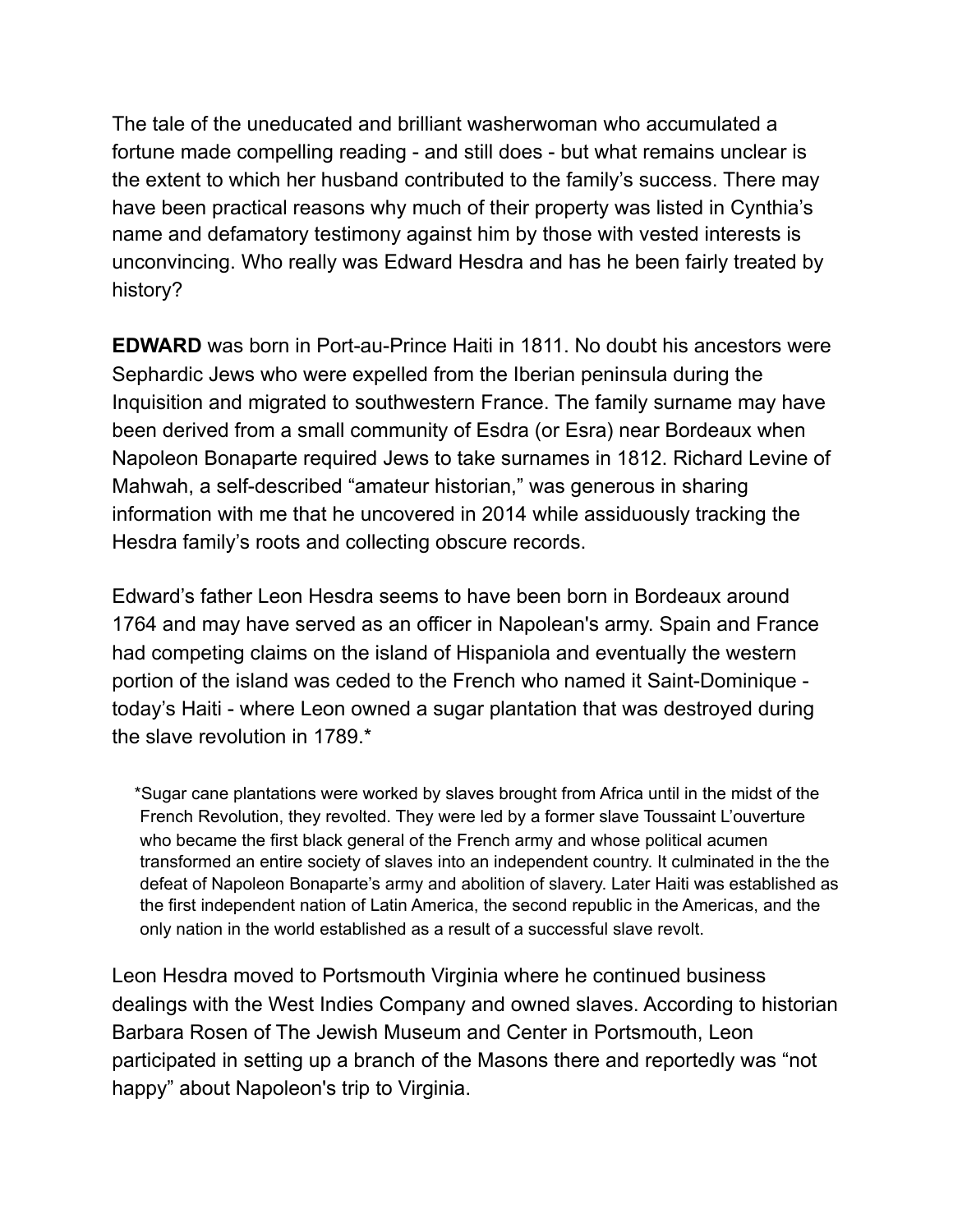After Leon Hesdra died, his wife Fanny - a former slave in Haiti - sold their property and in about 1820 brought her two sons Solomon (age 10) and Edward (age 7) to New York City where they learned the carpentry trade. Leon's will (written in French) listed among many bequests \$2,000 to each of his "nephews" Solomon and Edward with nothing left to "sons" or to his wife. Lacking any documents to clarify this discrepancy, the reference to nephews instead of sons remains a mystery. Indeed it's been suggested that Leon was not Edward's natural father, that perhaps Edward was an adopted slave who was given the Hesdra name after his mother's marriage and was brought up as Leon's son - or nephew (?) - including his Jewish religion. And there was one other tantalizing rumor heard in Virginia - that Leon Hesdra may have been a pirate! Again, no further details are known.

A newspaper article described the narrative in greater detail. Titled "People of African Blood. Something about the Wealthy or, Well-to-Do Negroes of New York and Brooklyn" was written in 1878 when both Hesdras were in their sixties and shortly before the acrimony that would arise over their respective estates. It's noteworthy that the focus in this article was almost exclusively on Edward.

 *There is no one of the race living in this city who has more material wealth then Edward Hesdra of No. 101 West Third Street. He is a native of Virginia and was a cabinet-maker in the Bowery. He retired several years ago, having amassed a handsome fortune which he has since greatly increased by fortunate investments in real estate. The house in which he lives is owned by him, and he owns ten tenement houses in the block bounded by Sullivan, Bleeker, MacDougal and Third Street. He also has a large and valuable property in Nyack, where his summer residence is, and several houses and a piece of farming land in Flemington, N.J. from which he derives a large income. His wife is a native of Rockland County and both give liberally of their means towards all schemes tending to improve the condition of their race.*  (New York: *The World*. Dec. 10, 1878.)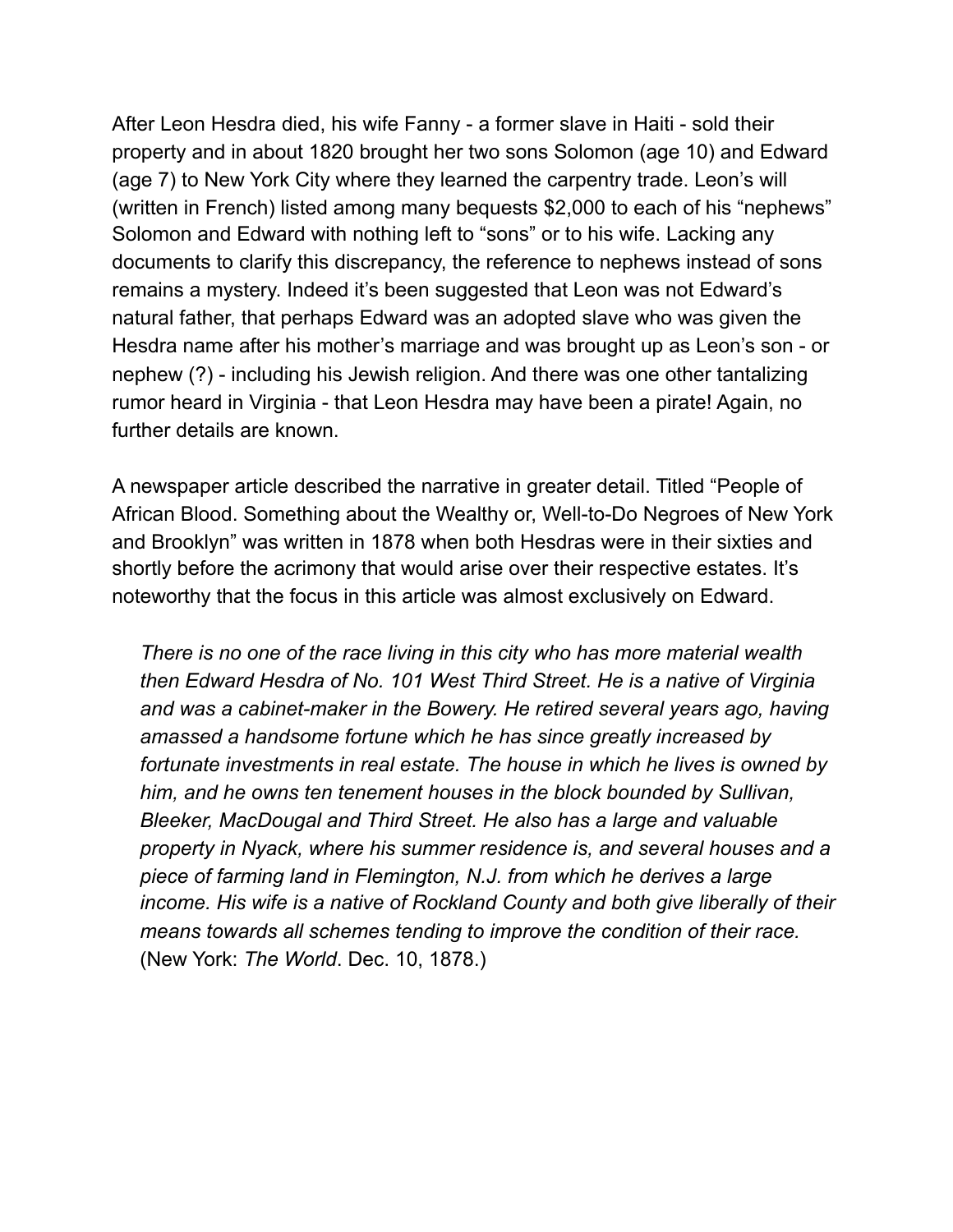After Edward's death, another newspaper article summarized his life in some more detail:

 *[He] engaged in a cabinet business and…laid a substantial foundation for a fortune but it was swept away by business reverses. He then with his wife conducted a laundry and together they saved over \$10,000….Mrs. Hesdra, in whose name the property was vested, died in February 1879 at an advanced age….He was a Hebrew, a member of the Jewish church and was buried with Jewish ceremonies….He was an intelligent man and spoke four languages with fluency."* (N.Y. *Daily Tribune*, June 14, 1884)

During the presidential election of 1872, Edward had served on the executive committee of the *Nyack Grant and Wilson Campaign Club* that favored Republican candidates. The 15th Amendment that provided suffrage to black males had passed two years earlier and several were among some fifty members of the party's executive committee. (Carl Nordstrom, *Nyack in Black & White*  (2005) p. 89)

## **CONFLICT**

After Cynthia died of an unknown cause in 1879, there was a bitter dispute among the family over her estate. There was no indication that she'd made a will until after several months Edward suddenly produced one that left everything to him. Cynthia's relatives argued that the will was fraudulent and signatures were forged. The battle over the fortune went to court and the dispute included the first application of a new law in New York State that allowed for comparisons between known and disputed signatures. Many people testified at several trials, but the courts eventually decided that Cynthia's will was legitimate and awarded the entire estate to her husband. This was appealed and eventually reached the state's Supreme Court, but Edward prevailed.

When Edward died (June 6, 1884 at age 73, also of unknown cause) and about four years after his wife, once again there was a legal dispute. This time his contested will wasn't found among his attorney's papers until three *years* later! Newspaper accounts reflected defamatory claims made by various family members. Although some reflected badly on Edward, the reader should be skeptical of their veracity; however they do fill in certain gaps in the narrative.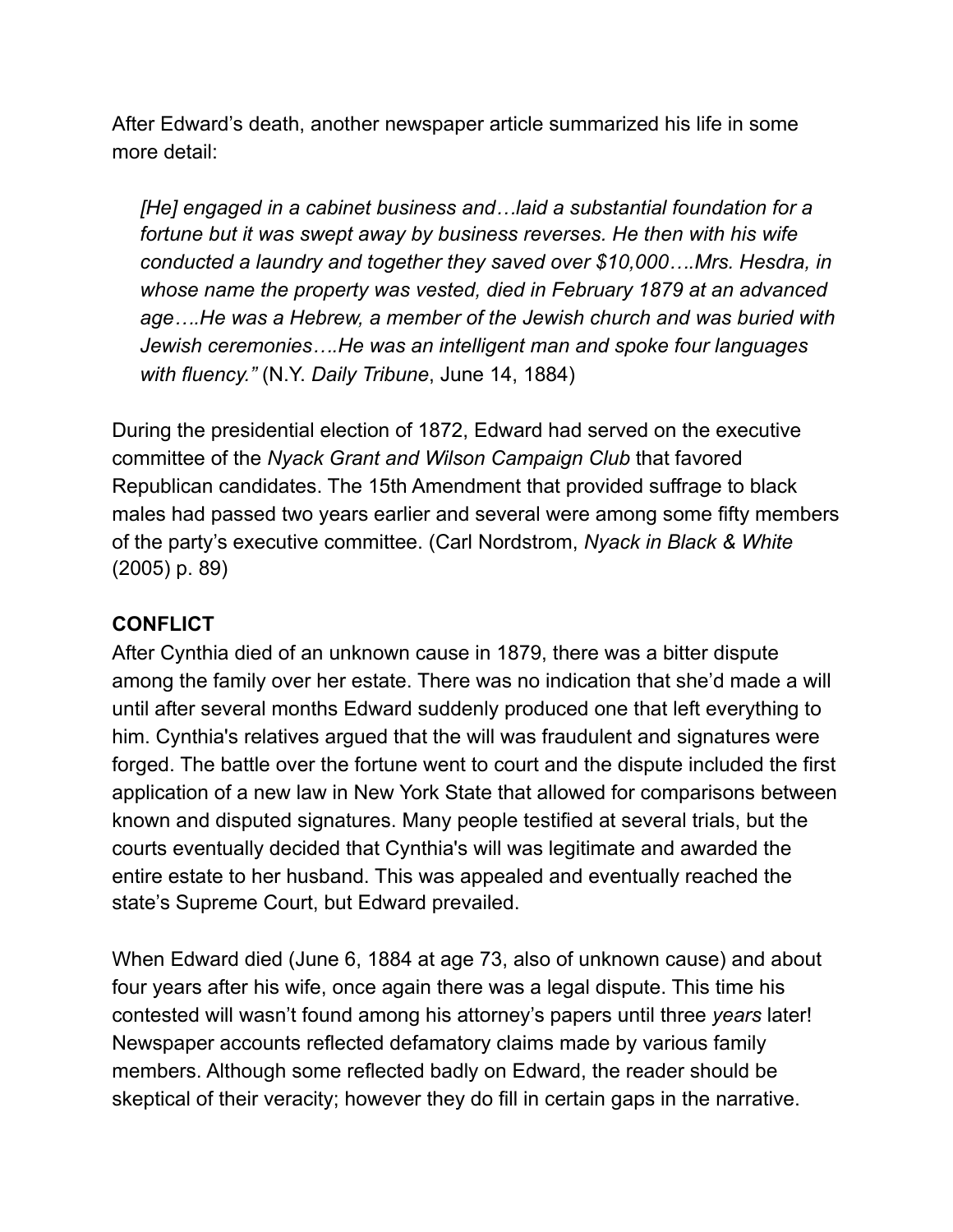*The money was amassed by the shrewd investment of the savings of Mrs. Hesdra who worked as a washerwoman at first and afterward opened a laundry in New York in which her husband took his place at the washtub side by side with the employees.* (*The Brooklyn Daily Eagle*, June 29, 1885.)  *The "old colored washerwoman…kept a laundry in Nyack and is said to have made her money by washing for members of disreputable houses in the city. Her husband Ed, carried the washing back and forth between New York and Nyack…..[After the final court judgement in his favor] he was so elated that he is alleged to have contracted consumption [TB] as a result of the dissipation incident to his celebration."* (Mount Vernon, N.Y. *Chronicle*. May 18, 1886.) *She is a respectable colored woman [who] attended a Baptist Church. He, a cabinet maker, amassed a snug fortune at his trade which for safekeeping he placed in her name.* (New York *Herald*. Dec. 16, 1887.)

 *"Were Both Wills Forgeries? Remarkable Claims for the \$200,000 Accumulated by an Old Negress"* (title): *Edward was a worthless fellow. His wife was burdened with his support after they arrived here. But all he got was his food and simple garments with an occasional quarter for liquor, and he earned all that by doing the small chores his energetic wife laid out for him… He went around with a big basket on his shoulder….accompanied by his utterance that 'Ned' would always be around to call for and deliver on time. Ned was never allowed to collect any money [because] he was indian-like in his tendencies.* (New York *Herald*, Nov. 24, 1889.)

Testimony from Edward's niece Mrs. Amanda Tordoff (Solomon's daughter): *Mrs. Hesdra was noted for her beauty and was an intelligent woman…. [They] accumulated property to the amount of \$125,000 in New York and in Nyack and other investments, this all stood in Mrs. Hesdra's name, the husband at the time being unable to hold any property in his own name….He made money and invested it. He got into some trouble and deeded some of his property to his wife, but a good deal of it was actually his own. That is how so much stood in her name but a good deal of it was actually his own.* (*City & Country.* Feb. 19, 1886.)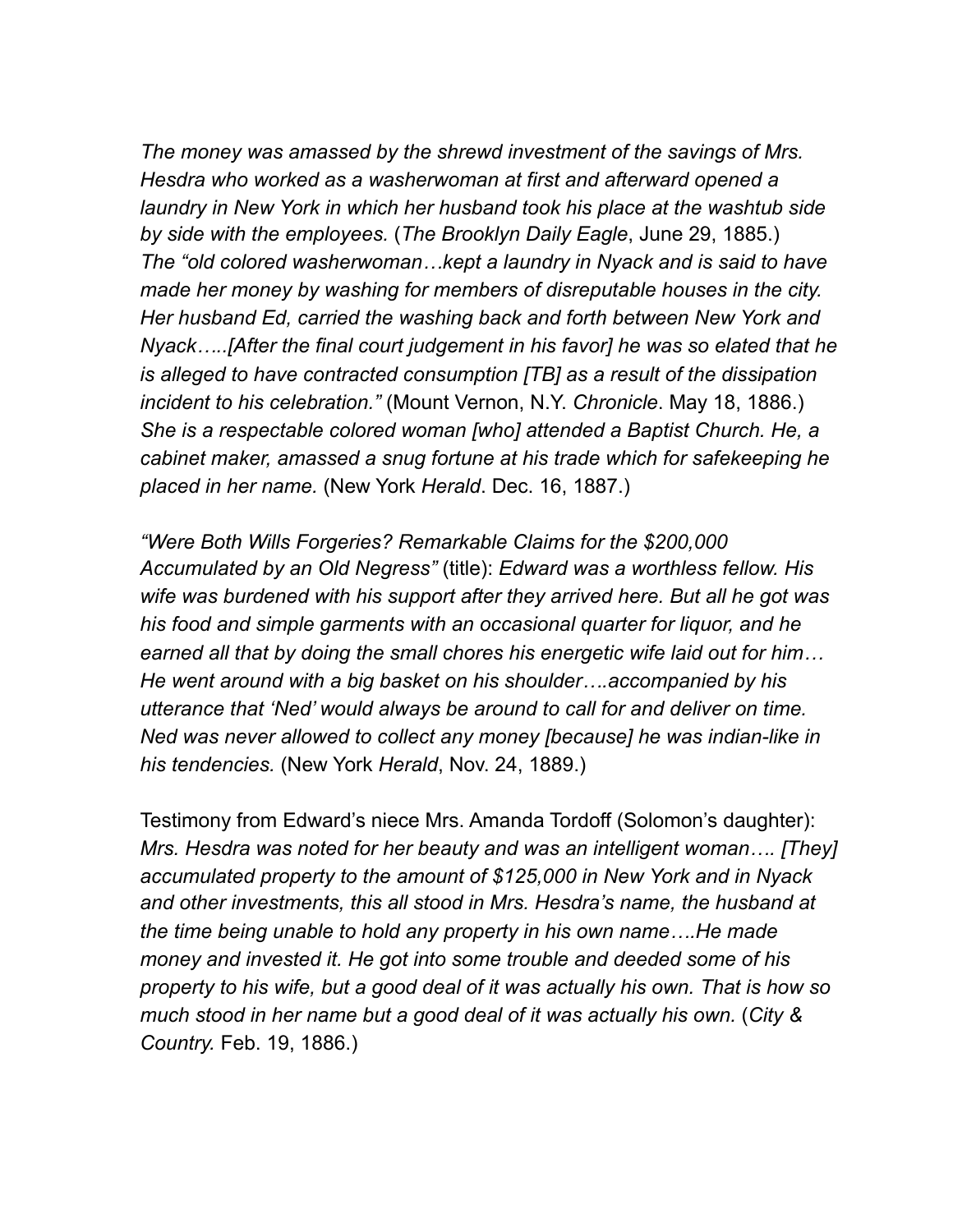The following articles surely reflected biased testimony.

 *How little could the casual reader imagine the train of fraud, insanity and death gathered by the drudgery and parsimony of a colored washerwoman… The husband was lazy and thriftless but the wife was a wonderful worker… She took in washing and did it so well that she got an immense run of business from boarding houses and employed help…'Aunt Cynthy' as she was called hoarded her money and soon bought the house, and then bought another and another until she owned four - all paid for by her labor and thrift… [She] eventually concluded she could live cheaper and work better in the suburbs and therefore moved to Nyack but kept up the laundry and bought more property…and was really the richest of her trade in the country.* [!]

 *People wondered what Aunt Cynthy would do with her money, for she had no children and her husband, known as 'Ned Hesdra' was no man to manage property…Now 19 years after the washerwoman's death her estate is brought into the market and sold at auction…Truth is stranger than fiction. It will be some time, indeed, before a colored washerwoman will have a similar record.*  (Troy, N.Y. *The Daily Times*, April 6, 1896.)

 "*Great Will Contest*: *End of a Suit After 25 Years in the Courts"* (title)*. One of the most sensational and remarkable will contests, after considerable bitter litigation has now reached a climax and will be settled to the ostensible satisfaction of all parties concerned as claimants and litigants within a few days….From the affidavits or papers in this case it appears that over 25 years ago, Cynthia Hesdra, with her husband Edward, both colored people and slaves of a planter in Virginia came to this city [NYC] after the war, with a sum of money given to them by their former master. Cynthia secured quarters on Thompson Street [Greenwich Village] and began to take in family washing. It was not long before Cynthia's industry had for her a bank account. Then she invested some money in real estate and at the time of her death, which occurred in 1879, she was estimated to be worth at least \$100,000.* 

 *It was found after her death that the formality of making a will had not been gone through and, accordingly, her husband took possession of all her property….A petition suit was filed against him before the surrogate at the*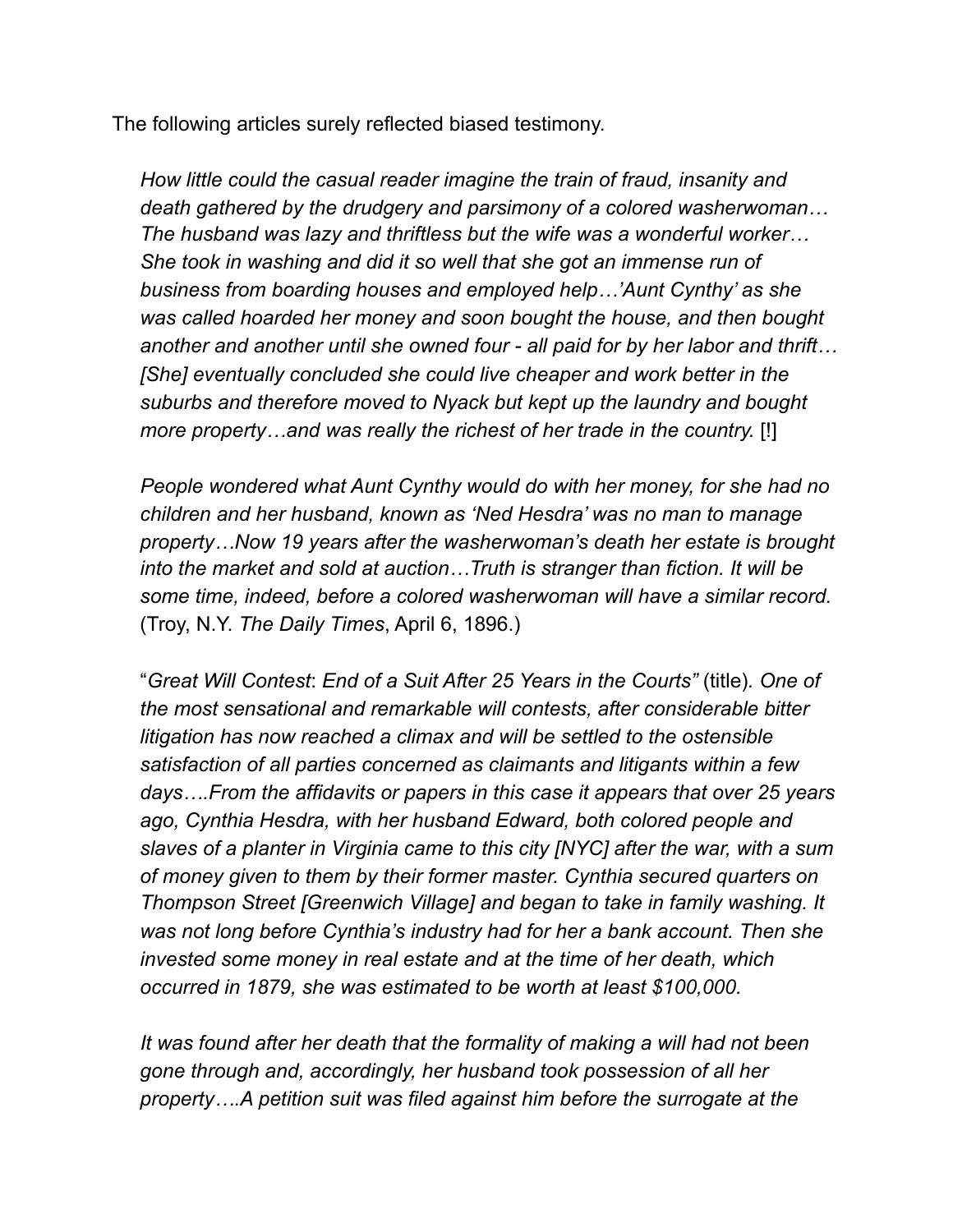*instance of two sisters several nieces and nephews of Cynthia Hesdra who claimed their share of the washerwoman's property as lawful heirs….The petition proceedings had been pending for some time when an arrangement was decided upon by which the alleged heirs agreed to concede to Hesdra one sixth of the entire property as his share.* 

 *The papers were drawn up and all made ready for the signatures when one claimant stubbornly refused to sign the document. Just at this juncture, and to the utter amazement of all claimants, Edward Hesdra appeared in court and presented what he said was a will made by Cynthia leaving her entire property to her husband….The alleged heirs next applied the general term of the supreme court to have the surrogate's action on this will set aside. This resulted in the decision of the surrogate being reversed and a new trial on the validity of the will to be before a jury. This jury, curiously enough, also pronounced the will genuine. The strain of this contest made Hesdra so sick that he took to his bed at Nyack and died.* (Glens Falls *Morning Star*. June 20, 1894.)

The circumstances of Edward's death also raised questions:

 *Numerous friends believed that somebody, taking pity on the sorrows of the poor old man Hesdra, who was greatly troubled about his property helped him to an euthanasia. [!] It is certain that his sickness, death and burial were attended by circumstances calculated to excite painful suspicions.* (*The Omaha Daily Bee*. Feb. 20, 1886.)

In 1896 Edward's niece and claimant to his estate, Amanda Tordoff testified that she'd received "many blackmailing letters" and, reportedly, "became insane from protracted worriment and is now in an asylum while the estate has been reduced one half by the costly litigation." Perhaps this next account described the lengthy saga best: "The story has romance sufficient about it to make a three volume novel filled with startling incidents and scenes." *(City & Country,* Feb. 19, 1887.)

I won't address the many questions raised by these articles nor review the contentious court battles that are well described in Lori Martin's book. Suffice it to say that the courts ultimately ruled in Edward's favor, his will was declared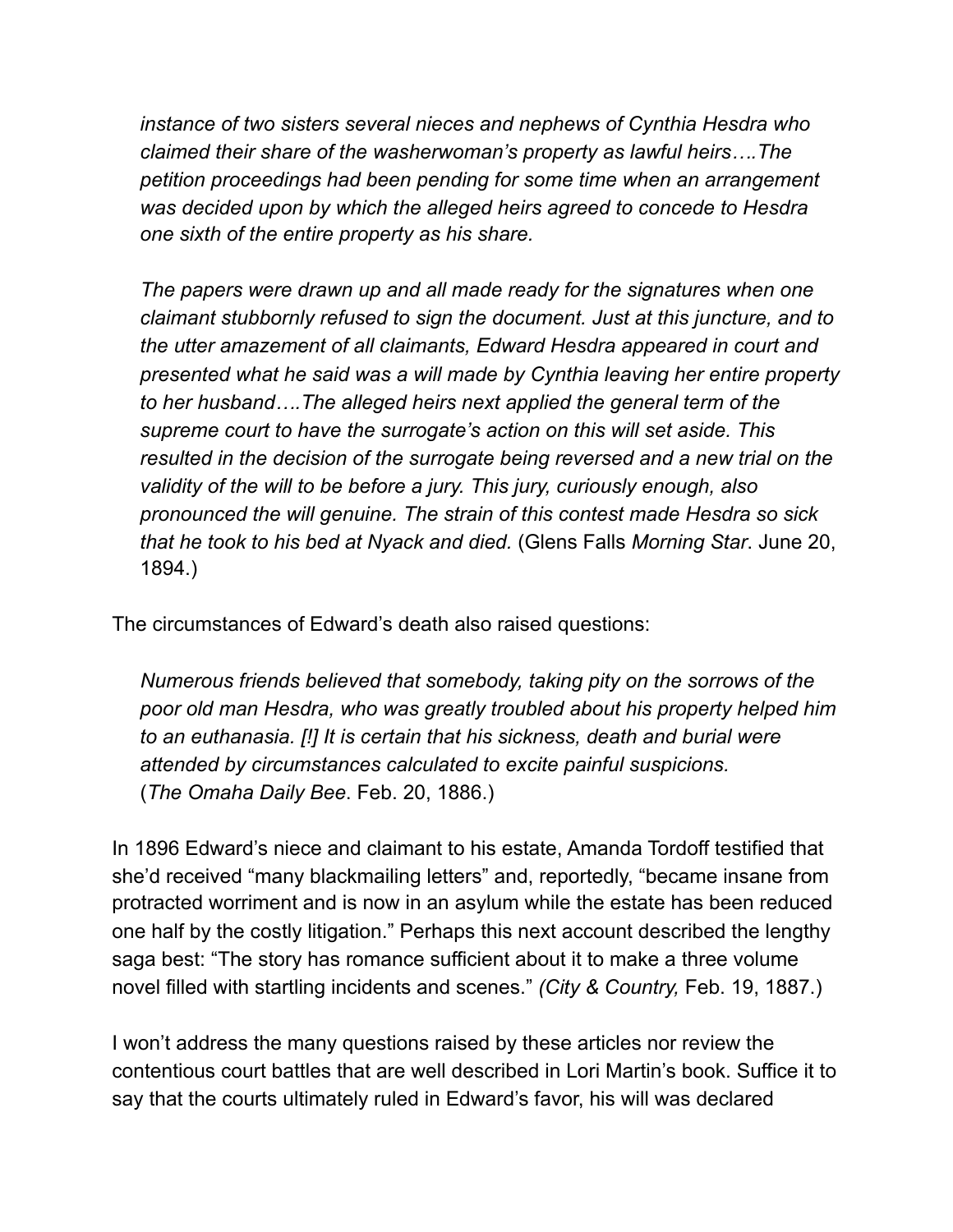legitimate and when he died the following year, his estate, almost all in property, was reported to be worth about \$100,000 (roughly \$2.5 million today based on a conversion factor of \$1 in 1870 = \$25 in 2017.) Edward's will stipulated that after paying off "my lawful debts", \$19,000 would be divided among seven family members in order "to obliterate past differences." Apparently the size of those debts were sufficient to deplete the remaining bequests, but they are of historic interest because they demonstrated Edward's generosity to Jewish causes:

1. \$20,000 (now worth about \$500,000) to "the Trustees of the 19th Street Synagogue, which is presided over by the Rev. Dr. Mendez (sic) in trust to needy societies."\* Synagogue records from 1887 noted that \$7,500 had been received from Edward's estate that enabled the congregation to make special grants to the Jewish Theological Seminary, a synagogue in Woodbine, N.J. and a kindergarten for poor Jewish children.\*\*

 \*The synagogue's formal name was the Spanish and Portuguese Congregation Shearith Israel. When it opened in 1654 it the first Jewish congregation in North America and in 1860 when it moved into its fourth building on 19th Street just west of Fifth Avenue, it was described as "probably the handsomest edifice of its kind in the United States" and the tallest building north of 14th Street. Dr. Henry Pereira Mendes, who took over as "minister" in 1877, served for sixty years and was famous for promoting philanthropic activities.

 \*\*Edward Hesdra's's will suggested that Rabbi Mendes use his judgement about how to dispense the money. Among the recipients was the Jewish Theological Seminary, opened in 1886 to combat the growing Reform movement, where for several years Rabbi Mendes was president of the school's faculty. Other beneficiaries were an agricultural colony established in 1891 in rural Woodbine, N.J. by German philanthropist Baron Maurice de Hirsch for Russian immigrant Jews and a nursery-kindergarten on the Lower East Side, opened that same year by the synagogue's Ladies Aid Society.

Shearith Israel's Yearbook in 1908 noted that there was only \$3,160 remaining in the Hesdra Fund. Although \$20,000 had been pledged, only \$7,500 actually had been received, presumably the rest going to pay state taxes and legal fees. To this day the "Edward D. Hesdra Memorial Fund continues to be listed in Shearith Israel's annual reports although now the money is combined with other bequests. Edward's older brother Solomon (who became a barber, lived in lower Manhattan and predeceased him) was a member of the 19th Street Synagogue, but while there's no evidence that Edward had any formal connection the size of his bequest to the congregation was impressive for the time.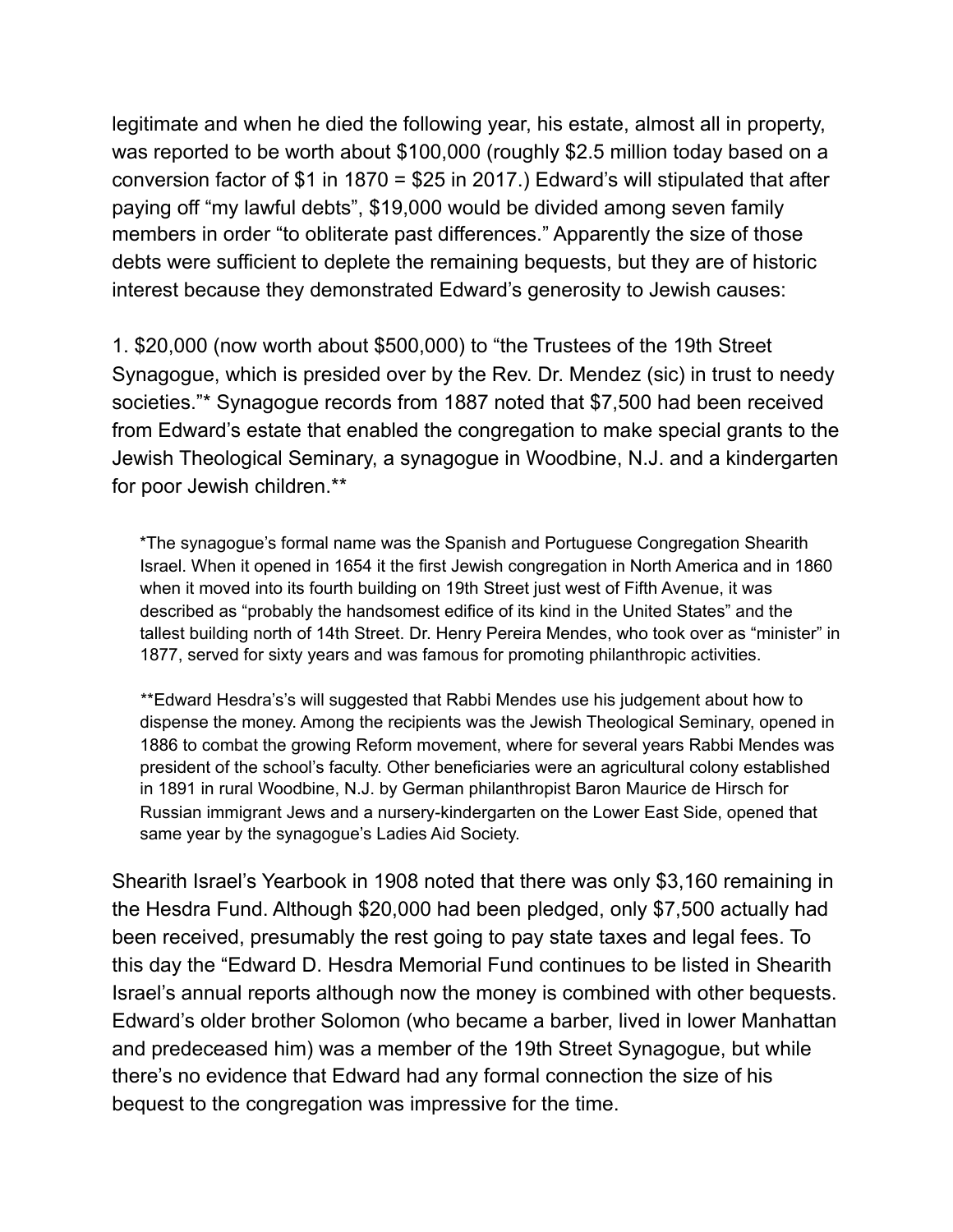2. \$5,000 (now \$125,000) was donated to "the Jewish Hospital"\* that was established in 1852 by eight wealthy members of Shearith Israel to provide free medical care for indigent Jews. Among many bequests listed in Mount Sinai Hospital's Annual Report of 1919 was \$2,500 from Edward D. Hesdra that had been received in 1895.

 \*The hospital's name was changed in 1866 to Mount Sinai Hospital. As demand for beds increased, it couldn't accommodate the growing number of patients with tuberculosis and chronic diseases and when the trustees planned to opened a new facility, Rabbi Mendes came up with a brilliant idea. The fabulously wealthy English philanthropist Sir Moses Montefiore was nearing his 100th birthday and Mendes convinced the leading Jews of New York to mark the event. They wrote to Sir Moses announcing plans to name the new hospital in his honor and, obviously, they expected a generous gift in return. Montefiore must have been pleased because he sent a fine bronze bust of himself to be placed in the lobby, but when the great man died in 1885, the Montefiore Home for Chronic Invalids was not mentioned in the philanthropist's will. Nevertheless, the bust still is on display.

3. \$2,000 (now \$50,000) "to purchase a lot in the Jew's burying ground and the erection of a monument and inclosing the lot with a suitable fence on the said lot, the lot to be large enough for myself, my brother and his family."\*

 \*When their mother Fanny Hesdra died, she also was buried next to her sons at the orthodox Mokom Sholom Cemetery in Queens. The Rockland County *Journal* (Jan. 2, 1897) reported that Edward was buried in "a very pleasant spot… with full Jewish rites" and that a "handsome" granite monument was erected. When Cynthia died in 1879, not being Jewish, she was interred in the Moore family plot in the private Fisher Road Cemetery in Mahwah. Funds were provided in Edward's will that "her grave be cleaned and properly cared for and a suitable stone erected in her memory." Today that cemetery is abandoned.

4. \$1,000 (now \$25,000) to the First Jewish Society of Nyack. In 1870 twenty families had informally established the Jewish Society of Nyack and their first regular meeting place was a space at the back of Abe Brown's tailor shop.\* The Society was incorporated in 1891 as Congregation of Nyack, B'nai Israel and eventually became the current Congregation Sons of Israel.

 \*In her book Dr. Lori Martin wrote that according to 1880 census records, "Abraham Brown was black and married [and] owned a tailor shop on Main Street in the village" (pg. 135). Although I could find no Abraham Brown listed in the 1880 census, there were two living in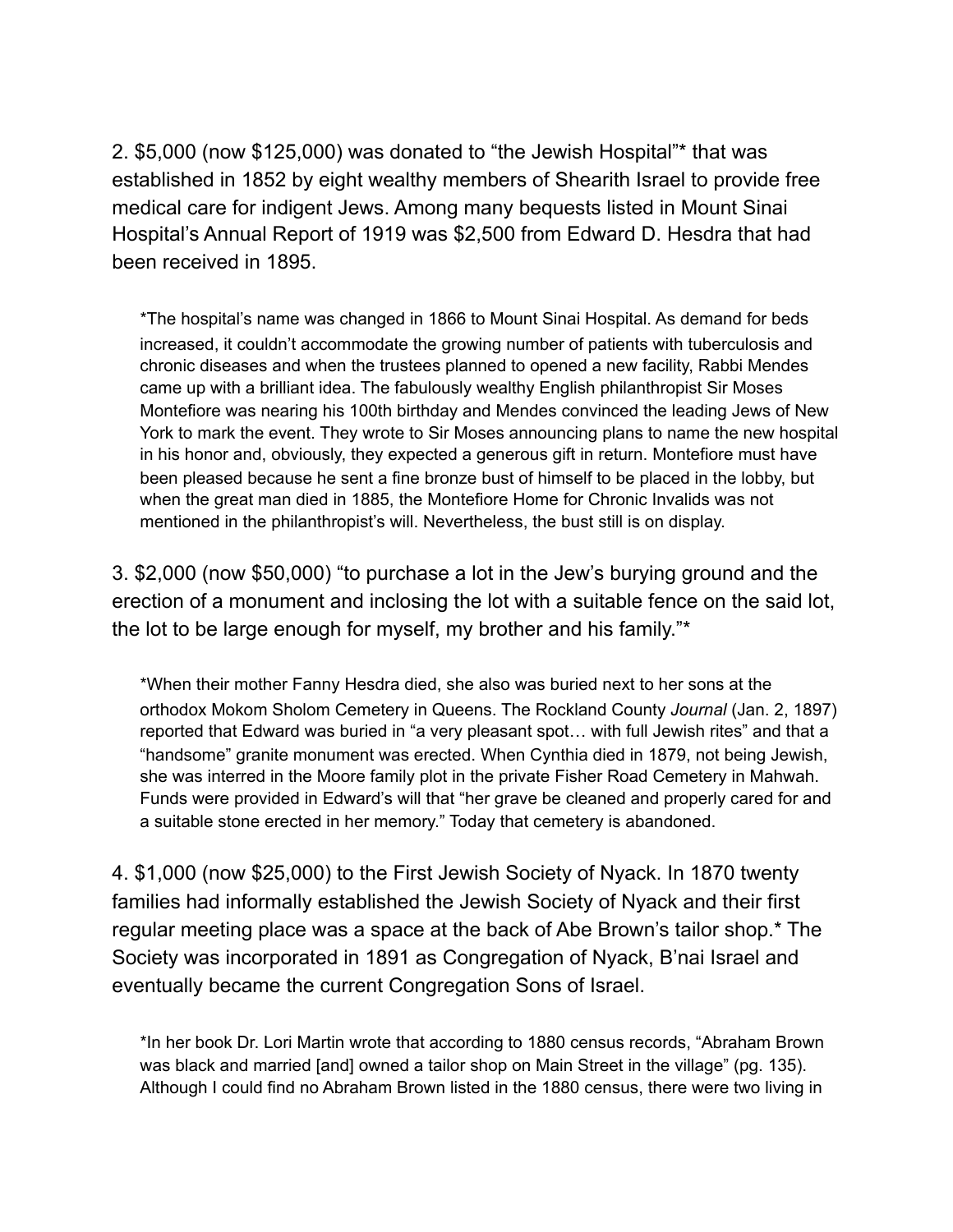Orangetown listed in the previous 1870 census. One Abraham Brown, born in 1840, was black while the other, born in 1833, was white and no doubt Dr. Martin mixed the two up. When the white Brown bought a farm somewhere in Orangeburg in about 1850, he became the first recorded Jewish landowner in Rockland County and about that same time he opened a clothing store in Piermont. When half that village burned down in a catastrophic fire in 1861, he and his neighbor Moses Oppenheimer moved their businesses to Nyack where they were instrumental in developing the town's Jewish community and reportedly were supporters of The Underground Railroad. There's no evidence that Edward actually was a member of the Society although in his will he made a hefty bequest to them.

Perhaps some questioned the authenticity of Edward's Jewishness because of a traditional religious requirement for matrilineal descent, but his mother seems to have converted when she married Leon Hesdra. Whatever the degree of his religious observance and whether or not he belonged to Jewish organizations, Edward certainly adhered to the moral obligation of charitable giving called *tzedakah*. Because it's well documented that both Shearith Israel and Mount Sinai Hospital received their bequests, it can be presumed that Nyack's fledgling Jewish Society also must have been a recipient of Edward Hesdra's largesse, albeit probably less than the amount originally pledged.

Imagine if today someone donated the equivalent of \$25,000 to any organization - wouldn't there be some public acknowledgement? Testimonials, photos, plaques? None of those happened. In 1991 when the current Congregation Sons of Israel celebrated its centennial, no mention was made of Edward Hesdra in their published history. Apparently no one knew about this generous Jew who'd once lived in their midst. To be sure, in 2005 Edward was elected to Rockland's Civil Rights Hall of Fame and one of three roadside history markers in Nyack about the Underground Railroad mentions his name - but there's no park bench yet.

Furniture Maker. Property owner. Activist along The Freedom Trail. Philanthropist. "An intelligent man." "A worthless fellow." Rumored to be the son of a pirate! Who really were you Edward Hesdra? More questions remain than answers about this enigmatic man but, alas, the trail has grown cold.